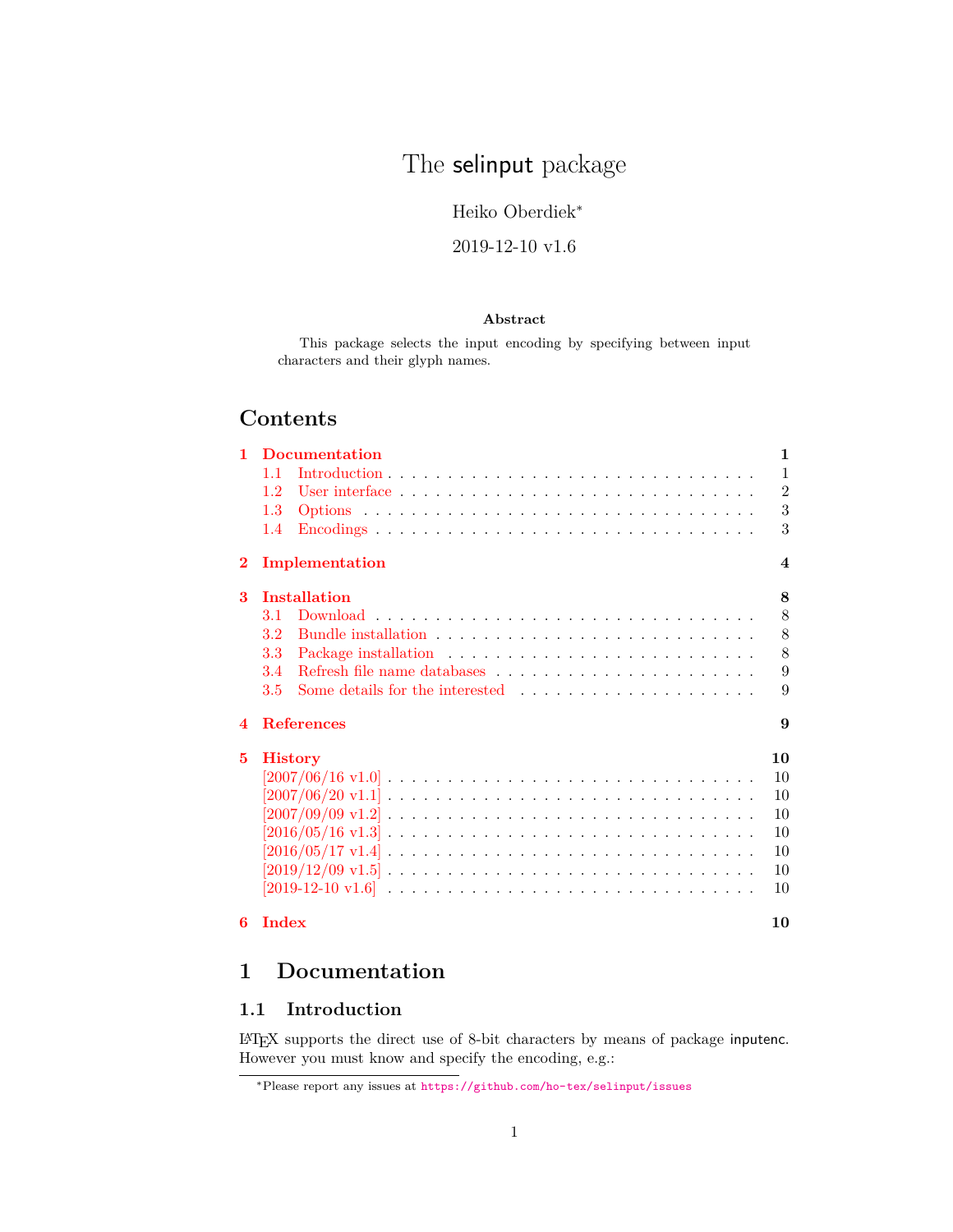```
\documentclass{article}
\usepackage[latin1]{inputenc}
% or \usepackage[utf8]{inputenc}
% or \usepackage[??]{inputenc}
\begin{document}
  Umlauts: ÄÖÜäöüß
\end{document}
```
If the document is transferred in an environment that uses a different encoding, then there are programs that convert the input characters. Examples for conversion of file test.tex from encoding latin1 (ISO-8859-1) to UTF-8:

```
recode ISO-8859-1..UTF-8 test.tex
recode latin1..utf8 test.tex
iconv --from-code ISO-8859-1
      --to-code UTF-8
      --output testnew.tex
      test.tex
iconv -f latin1 -t utf8 -o testnew.tex test.tex
```
However, the encoding name for package inputenc must be changed:

\usepackage[latin1]{inputenc} → \usepackage[utf8]{inputenc}

Of course, unless you are using some clever editor that knows package inputenc, recodes the file and adjusts the option at the same time. But most editors can perhaps recode the file, but they let the option untouched.

Therefore package selinput chooses another way for specifying the input encoding. The encoding name is not needed at all. Some 8-bit characters are identified by their glyph name and the package chooses an appropriate encoding, example:

```
\documentclass{article}
\usepackage{selinput}
\SelectInputMappings{
  adieresis={ä},
  germandbls=\{6\},
  Euro=\{\epsilon\},}
\begin{document}
  Umlauts: ÄÖÜäöüß
\end{document}
```
<span id="page-1-0"></span>**1.2 User interface**

#### <span id="page-1-1"></span>\SelectInputEncodingList {\*encoding list*}}

\SelectInputEncodingList expects a comma separated list of encoding names. Example:

\SelectInputEncodingList{utf8,ansinew,mac-roman}

The encodings of package inputenx are used as default.

<span id="page-1-2"></span>\SelectInputMappings  ${\langle \textit{mapping pairs} \rangle}$ 

A mapping pair consists of a glyph name and its input character: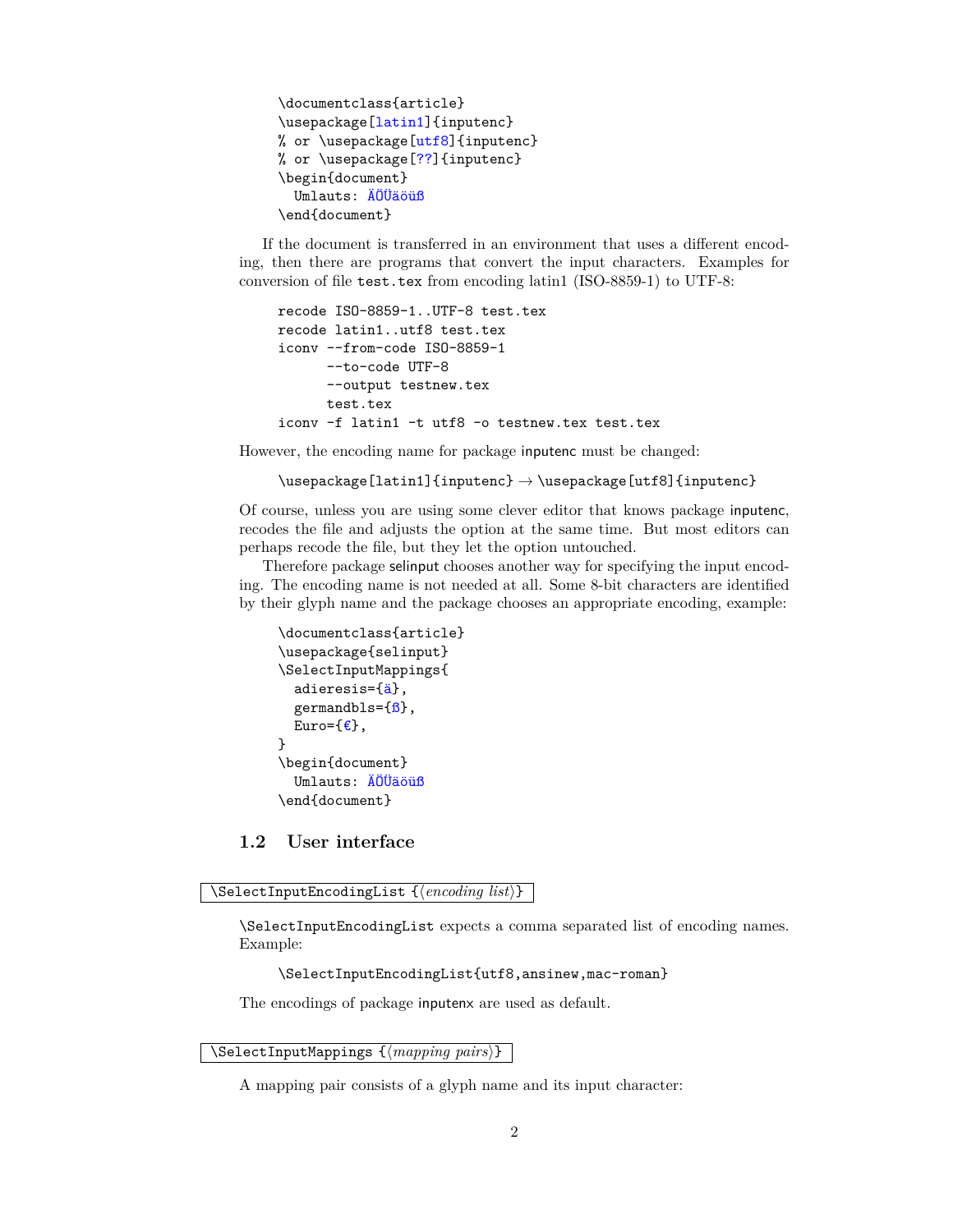```
\SelectInputMappings{
   adieresis={ä},
   germandbls=\{\hat{\beta}\},\Euro=\{\epsilon\},\}
```
The supported glyph names can be found in file  $ix$ -name.def of project inputenx [\[1\]](#page-8-3). The names are basically taken from Adobe's glyphlists [\[2,](#page-8-4) [3\]](#page-8-5). As many pairs are needed as necessary to identify the encoding. Example with insufficient pairs:

```
\SelectInputEncodingSet{latin1,latin9}
\SelectInputMappings{
  adieresis={ä},
  germandbls=\{\beta\},
}
Umlauts: ÄÖÜäöüß and Euro: ¤ (wrong)
```
The first encoding latin1 passes the constraints given by the mapping pairs. However the Euro symbol is not part of the encoding. Thus a mapping pair with the Euro symbol solves the problem. In fact the symbol alone already succeeds in selecting between latin1 and latin9:

```
\SelectInputEncodingSet{latin1,latin9}
\SelectInputMappings{
  Euro=\{\epsilon\},}
Umlauts: ÄÖÜäöüß and Euro: €
```
#### <span id="page-2-0"></span>**1.3 Options**

- **warning:** The selected encoding is written by **\PackageInfo** into the .log file only. Option warning changes it to \PackageWarning. Then the selected encoding is shown on the terminal as well.
- **ucs:** The encoding file utf8x of package \ucs requires that the package itself is loaded before. If the package is not loaded, then the option ucs will load package ucs if the detected encoding is UTF-8 (limited to the preamble, packages cannot be loaded later).
- **utf8=. . . :** The option allows to specify other encoding files for UTF-8 than LATEX's utf8.def. For example, utf8=utf-8 will load utf-8.def instead.

#### <span id="page-2-1"></span>**1.4 Encodings**

Package stringenc [\[4\]](#page-8-6) is used for testing the encoding. Thus the encoding name must be known by this package. Then the found encoding is loaded by \inputencoding by package inputenc or \InputEncoding if package inputenx is loaded.

The supported encodings are present in the encoding list, thus usually the encoding names do not matter. If the list is set by \SelectInputEncodingList, then you can use the names that work for package inputenc and are known by package stringenc, for example: latin1, x-iso-8859-1. Encoding file names of package inputenx are prefixed with x-. The prefix can be dropped, if package inputenx is loaded.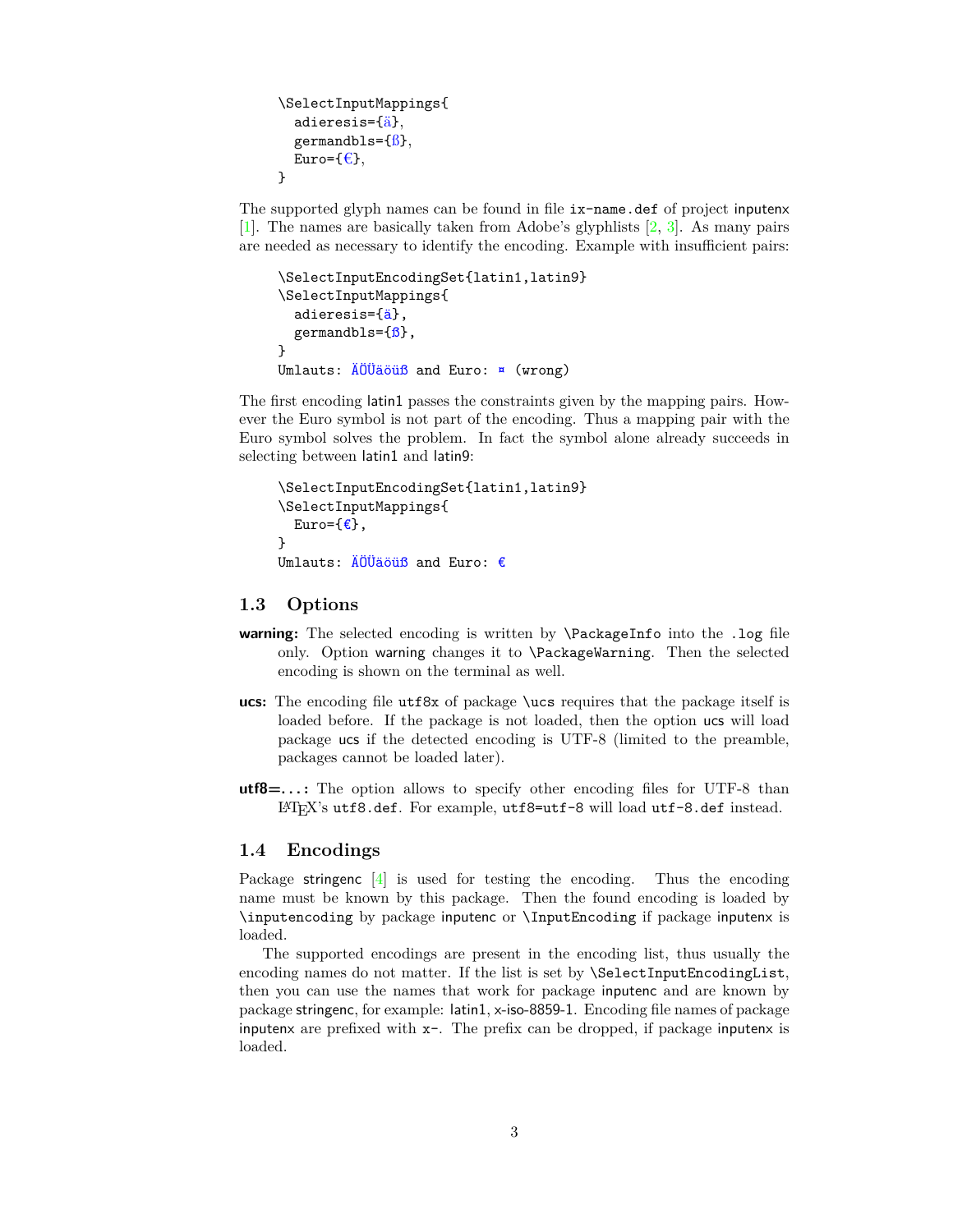### <span id="page-3-34"></span><span id="page-3-27"></span><span id="page-3-26"></span><span id="page-3-25"></span><span id="page-3-24"></span><span id="page-3-23"></span><span id="page-3-21"></span><span id="page-3-20"></span><span id="page-3-19"></span><span id="page-3-18"></span><span id="page-3-15"></span><span id="page-3-14"></span><span id="page-3-11"></span><span id="page-3-5"></span><span id="page-3-4"></span><span id="page-3-3"></span><span id="page-3-1"></span><span id="page-3-0"></span>**2 Implementation**

```
1 \langle *package\rangle2 \NeedsTeXFormat{LaTeX2e}
                        3 \ProvidesPackage{selinput}
                        4 [2019-12-10 v1.6 Semi-automatic input encoding detection (HO)]%
                        5 \RequirePackage{inputenc}
                        6 \RequirePackage{kvsetkeys}[2006/10/19]
                        7 \RequirePackage{stringenc}[2007/06/16]
                        8 \RequirePackage{kvoptions}
\SelectInputEncodingList
                        9 \newcommand*{\SelectInputEncodingList}{%
                        10 \let\SIE@EncodingList\@empty
                        11 \kvsetkeys{SelInputEnc}%
                        12 }
   \SelectInputMappings
                        13 \newcommand*{\SelectInputMappings}[1]{%
                        14 \SIE@LoadNameDefs
                        15 \let\SIE@StringUnicode\@empty
                        16 \let\SIE@StringDest\@empty
                        17 \kvsetkeys{SelInputMap}{#1}%
                        18 \ifx\\SIE@StringUnicode\SIE@StringDest\\%
                        19 \PackageError{selinput}{%
                        20 No mappings specified%
                        21 }\@ehc
                        22 \else
                        23 \EdefUnescapeHex\SIE@StringUnicode\SIE@StringUnicode
                        24 \let\SIE@Encoding\@empty
                        25 \@for\SIE@EncodingTest:=\SIE@EncodingList\do{%
                        26 \ifx\SIE@Encoding\@empty
                        27 \StringEncodingConvertTest\SIE@temp\SIE@StringUnicode
                        28 {utf16be}\SIE@EncodingTest{%
                        29 \ifx\SIE@temp\SIE@StringDest
                        30 \let\SIE@Encoding\SIE@EncodingTest
                        31 \overline{\phantom{a}} \fi
                        32 }{}%
                        33 \overline{\ } \}34 }%
                        35 \ifx\SIE@Encoding\@empty
                        36 \StringEncodingConvertTest\SIE@temp\SIE@StringDest
                        37 {ascii}{utf16be}{%}
                        38 \def\SIE@Encoding{ascii}%
                        39 \SIE@Info{selinput}{%
                        40 Matching encoding not found, but input characters%
                        41 \MessageBreak
                        42 are 7-bit (possibly editor replacements).%
                        43 \MessageBreak
                        44 Hence using ascii encoding%
                        45 }%
                        46 }{}%
                        47 \fi
                        48 \ifx\SIE@Encoding\@empty
                        49 \PackageError{selinput}{%
                        50 Cannot find a matching encoding%
                        51 }\@ehd
                        52 \else
```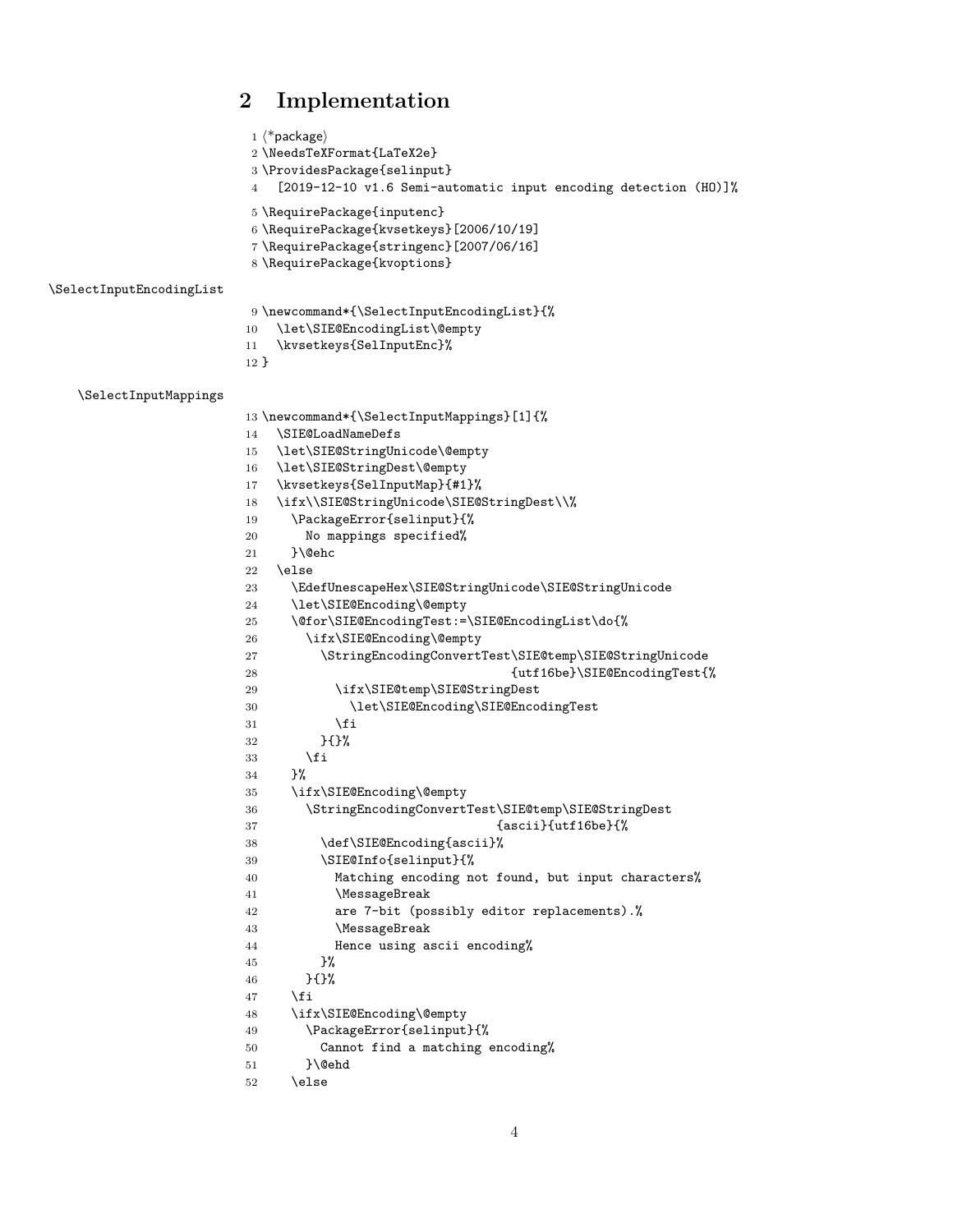<span id="page-4-36"></span><span id="page-4-33"></span><span id="page-4-23"></span><span id="page-4-20"></span><span id="page-4-17"></span><span id="page-4-7"></span>

| 53     | \ifx\SIE@Encoding\SIE@EncodingUTFviii                    |
|--------|----------------------------------------------------------|
| 54     | \SIE@LoadUnicodePackage                                  |
| 55     | \ifx\SIE@UseUTFviii\@empty                               |
| 56     | \else                                                    |
| 57     | \let\SIE@Encoding\SIE@UseUTFviii                         |
| 58     | \fi                                                      |
| 59     | \fi                                                      |
| 60     | \begingroup\expandafter\expandafter\expandafter\endgroup |
| 61     | \expandafter\ifx\csname InputEncoding\endcsname\relax    |
| 62     | \inputencoding\SIE@Encoding                              |
| 63     | \else                                                    |
| 64     | \InputEncoding\SIE@Encoding                              |
| 65     | \fi                                                      |
| 66     | \SIE@Info{selinput}{Encoding '\SIE@Encoding' selected}%  |
| 67     | \fi                                                      |
| 68     | \fi                                                      |
| $69$ } |                                                          |

#### <span id="page-4-35"></span>\SIE@LoadNameDefs

<span id="page-4-34"></span><span id="page-4-22"></span>\def\SIE@LoadNameDefs{%

<span id="page-4-19"></span><span id="page-4-16"></span><span id="page-4-15"></span><span id="page-4-14"></span><span id="page-4-13"></span><span id="page-4-10"></span><span id="page-4-9"></span><span id="page-4-4"></span><span id="page-4-3"></span><span id="page-4-2"></span><span id="page-4-1"></span><span id="page-4-0"></span> \begingroup \endlinechar=\m@ne 73 \catcode92=0 % backslash \catcode123=1 % left curly brace/beginning of group \catcode125=2 % right curly brace/end of group \catcode37=14 % percent/comment character \@makeother\[% \@makeother\]% \@makeother\.% \@makeother\(% 81 \@makeother\)% \@makeother\/% 83 \@makeother\-% \let\InputenxName\SelectInputDefineMapping \InputIfFileExists{ix-name.def}{}{% \PackageError{selinput}{% Missing 'ix-name.def' (part of package 'inputenx')% 88 }\@ehd }% \global\let\SIE@LoadNameDefs\relax \endgroup }

#### <span id="page-4-32"></span>\SelectInputDefineMapping

<span id="page-4-31"></span><span id="page-4-30"></span><span id="page-4-29"></span><span id="page-4-28"></span><span id="page-4-27"></span><span id="page-4-26"></span><span id="page-4-25"></span><span id="page-4-24"></span><span id="page-4-21"></span><span id="page-4-18"></span><span id="page-4-12"></span><span id="page-4-11"></span><span id="page-4-8"></span><span id="page-4-6"></span><span id="page-4-5"></span>

| 94     | 93 \newcommand*{\SelectInputDefineMapping}[1]{%<br>\expandafter\gdef\csname SIE@@#1\endcsname |
|--------|-----------------------------------------------------------------------------------------------|
| $95$ } |                                                                                               |
|        | 96 \kv@set@family@handler{SelInputMap}{%                                                      |
| 97     | \@onelevel@sanitize\kv@key                                                                    |
| 98     | \ifx\kv@value\relax                                                                           |
| 99     | \PackageError{selinput}{%                                                                     |
| 100    | Missing input character for '\kv@key'%                                                        |
| 101    | }\@ehc                                                                                        |
| 102    | \else                                                                                         |
| 103    | \@onelevel@sanitize\kv@value                                                                  |
| 104    | \ifx\kv@value\@empty                                                                          |
| 105    | \PackageError{selinput}{%                                                                     |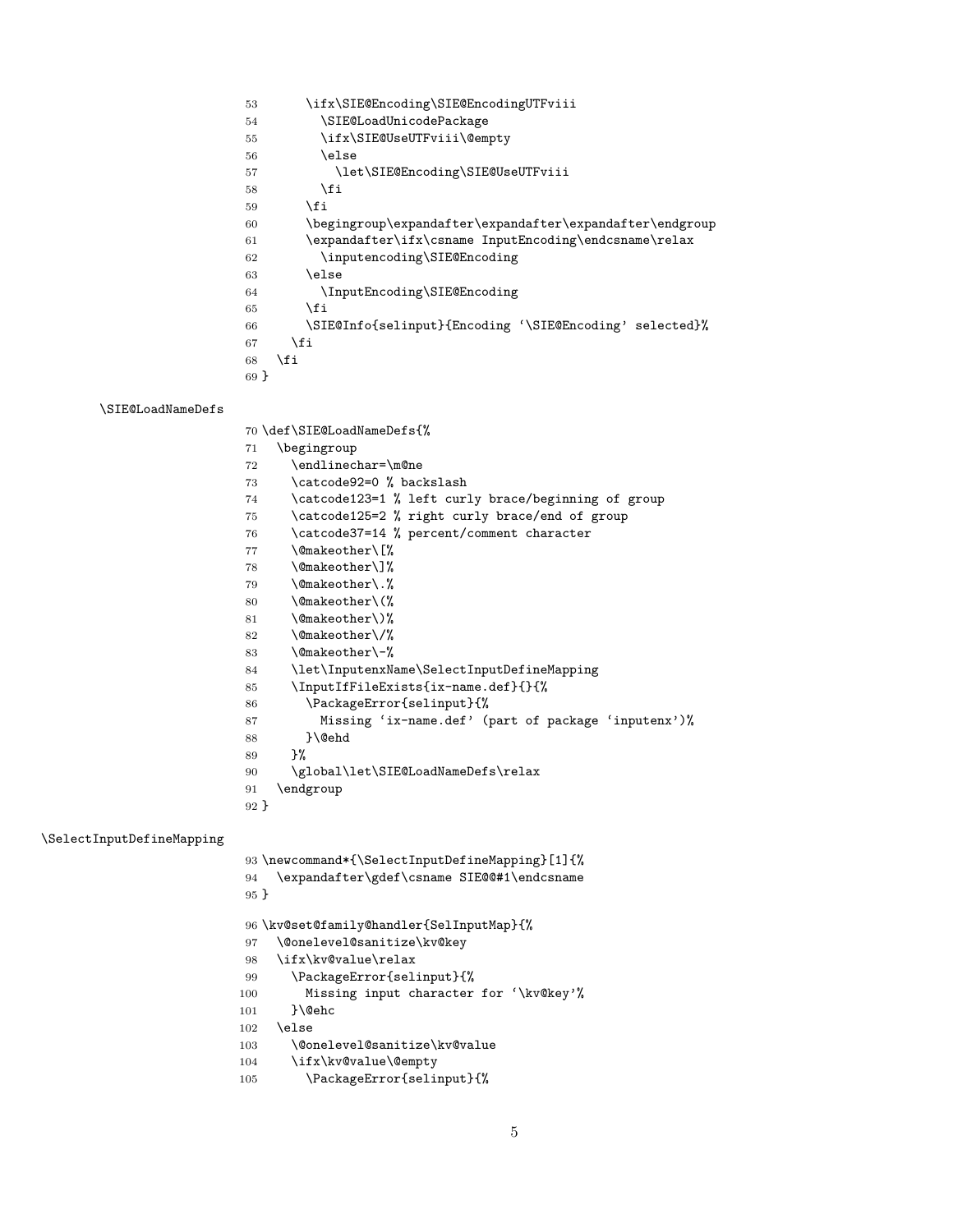```
106 Input character got lost?\MessageBreak
107 Missing input character for '\kv@key'%
108 }\@ehc
109 \else
110 \@ifundefined{SIE@@\kv@key}{%
111 \PackageWarning{selinput}{%
112 Missing definition for '\kv@key'%
113 }%
114 }{%
115 \edef\SIE@StringDest{%
116 \SIE@StringDest
117 \kv@value
118 }%
119 \edef\SIE@StringUnicode{%
120 \SIE@StringUnicode
121 \csname SIE@@\kv@key\endcsname
122 }%
123 }%
124 \fi
125 \fi
126 }
127 \kv@set@family@handler{SelInputEnc}{%
128 \@onelevel@sanitize\kv@key
129 \ifx\kv@value\relax
130 \ifx\SIE@EncodingList\@empty
131 \let\SIE@EncodingList\kv@key
132 \else
133 \edef\SIE@EncodingList{\SIE@EncodingList,\kv@key}%
134 \fi
135 \else
136 \@onelevel@sanitize\kv@value
137 \PackageError{selinput}{%
138 Illegal key value pair (\kv@key=\kv@value)\MessagBreak
139 in encoding list%
140 }\@ehc
141 \overrightarrow{fi}142 }
143 \def\SIE@LoadUnicodePackage{%
144 \@ifpackageloaded\SIE@UnicodePackage{}{%
145 \RequirePackage\SIE@UnicodePackage\relax
146 }%
147 \SIE@PatchUCS
148 \global\let\SIE@LoadUnicodePackage\relax
149 }
150 \let\SIE@show\show
```

```
151 \def\SIE@PatchUCS{%
```

```
152 \AtBeginDocument{%
```

```
153 \expandafter\ifx\csname ver@ucsencs.def\endcsname\relax
```

```
154 \else
```

```
155 \let\show\SIE@show
```

```
156 \fi
```

```
157 }%
```

```
158 }
```
<span id="page-5-25"></span><span id="page-5-20"></span><span id="page-5-17"></span><span id="page-5-16"></span><span id="page-5-15"></span><span id="page-5-14"></span><span id="page-5-11"></span><span id="page-5-6"></span><span id="page-5-5"></span><span id="page-5-2"></span><span id="page-5-1"></span>\SIE@LoadUnicodePackage

```
159 \SIE@PatchUCS
```

```
160 \AtBeginDocument{%
```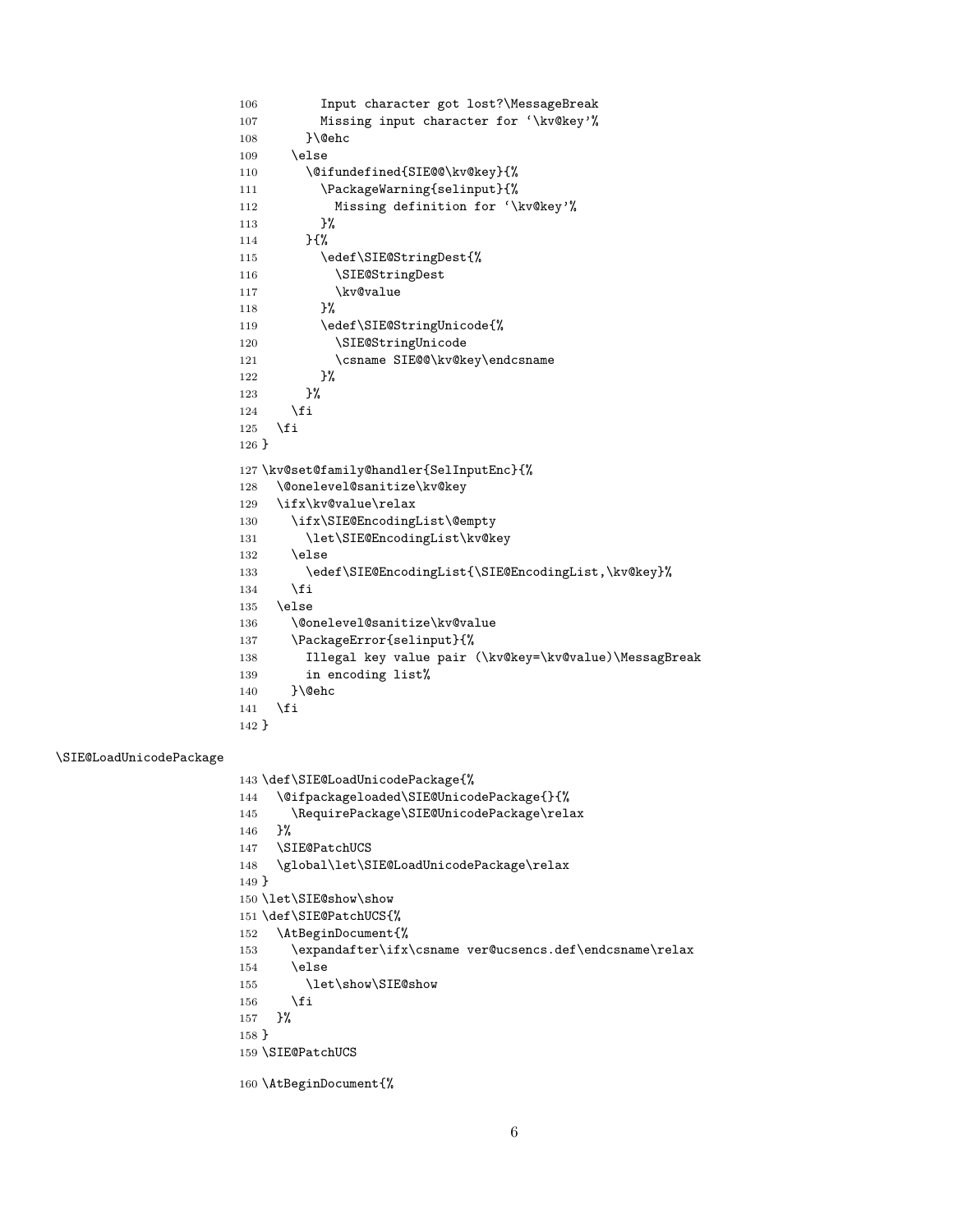```
161 \let\SIE@LoadUnicodePackage\relax
                      162 }
\SIE@EncodingUTFviii
                      163 \def\SIE@EncodingUTFviii{utf8}
                      164 \@onelevel@sanitize\SIE@EncodingUTFviii
\SIE@EncodingUTFviiix
                      165 \def\SIE@EncodingUTFviiix{utf8x}
                      166 \@onelevel@sanitize\SIE@EncodingUTFviiix
                      167 \let\SIE@UnicodePackage\@empty
                      168 \let\SIE@UseUTFviii\@empty
                      169 \let\SIE@Info\PackageInfo
                      170 \SetupKeyvalOptions{%
                      171 family=SelInput,%
                      172 prefix=SelInput@%
                      173 }
                      174 \define@key{SelInput}{utf8}{%
                      175 \def\SIE@UseUTFviii{#1}%
                      176 \@onelevel@sanitize\SIE@UseUTFviii
                      177 }
                      178 \DeclareBoolOption{ucs}
                      179 \DeclareVoidOption{warning}{%
                      180 \let\SIE@Info\PackageWarning
                      181 }
                      182 \ProcessKeyvalOptions{SelInput}
                      183 \ifSelInput@ucs
                      184 \def\SIE@UnicodePackage{ucs}%
                      185 \ifx\SIE@UseUTFviii\@empty
                      186 \let\SIE@UseUTFviii\SIE@EncodingUTFviiix
                      187 \fi
                      188 \else
                      189 \ifx\SIE@UseUTFviii\@empty
                      190 \@ifpackageloaded{ucs}{%
                      191 \let\SIE@UseUTFviii\SIE@EncodingUTFviiix
                      192 }{%
                      193 \let\SIE@UseUTFviii\SIE@EncodingUTFviii
                      194 }%
                      195 \fi
                      196 \fi
```
#### <span id="page-6-16"></span>\SIE@EncodingList

```
197 \edef\SIE@EncodingList{%
198 utf8,%
199 x-iso-8859-1,%
200 x-iso-8859-15,%
201 x-cp1252,% ansinew
202 x-mac-roman,%
203 x-iso-8859-2,%
204 x-iso-8859-3,%
205 x-iso-8859-4,%
206 x-iso-8859-5,%
207 x-iso-8859-6,%
208 x-iso-8859-7,%
209 x-iso-8859-8,%
210 x-iso-8859-9,%
211 x-iso-8859-10,%
```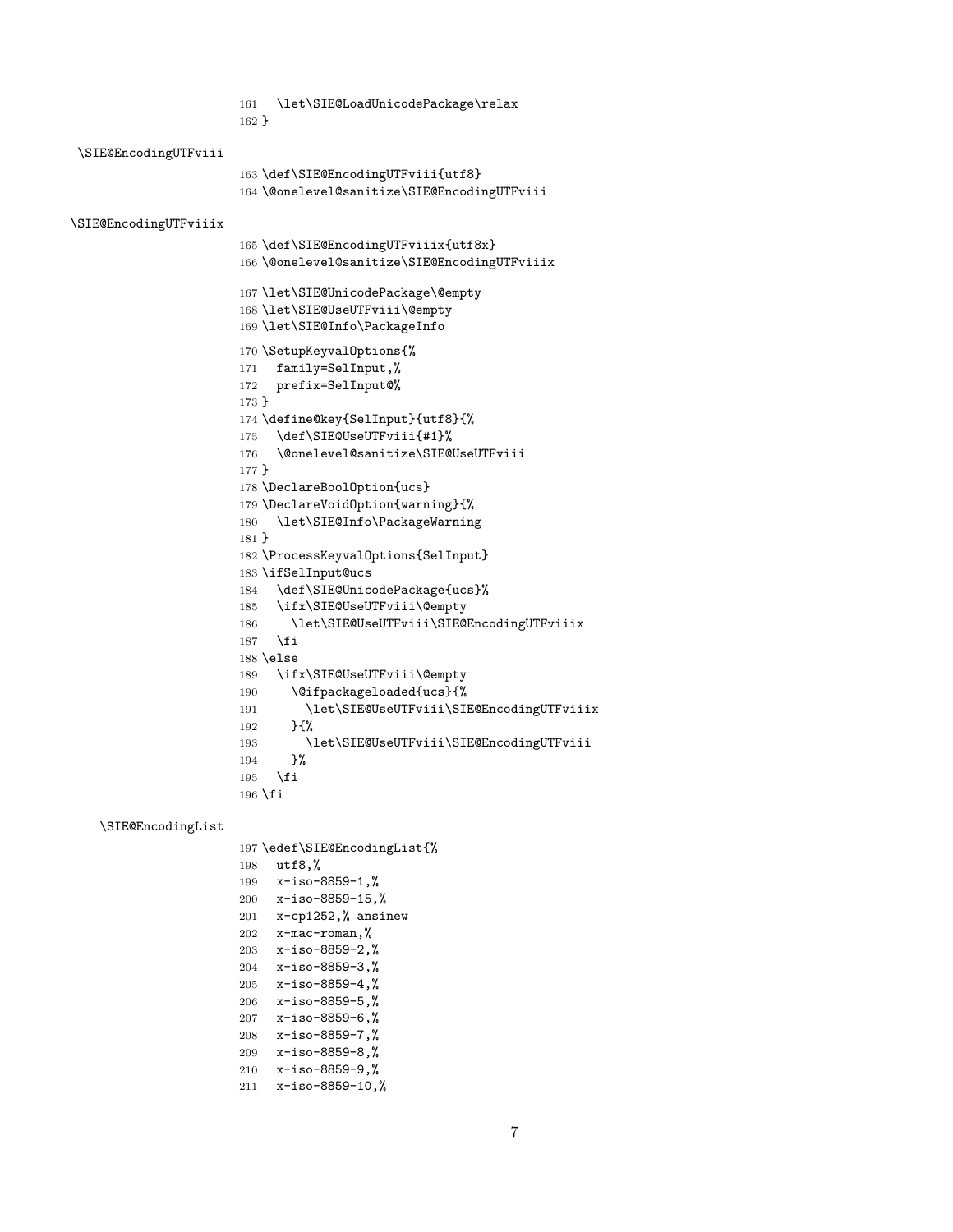```
212 x-iso-8859-11,%
213 x-iso-8859-13,%
214 x-iso-8859-14,%
215 x-iso-8859-15,%
216 x-mac-centeuro,%
217 x-mac-cyrillic,%
218 x-koi8-r,%
219 x-cp1250,%
220 x-cp1251,%
221 x-cp1257,%
222 x-cp437,%
223 x-cp850,%
224 x-cp852,%
225 x-cp855,%
226 x-cp858,%
227 x-cp865,%
228 x-cp866,%
229 x-nextstep,%
230 \times-dec-mcs%
231 }%
232 \@onelevel@sanitize\SIE@EncodingList
```
<span id="page-7-5"></span>233  $\langle$ /package $\rangle$ 

## <span id="page-7-0"></span>**3 Installation**

#### <span id="page-7-1"></span>**3.1 Download**

Package. This package is available on CTAN<sup>[1](#page-7-4)</sup>:

**[CTAN:macros/latex/contrib/selinput/selinput.dtx](https://ctan.org/tex-archive/macros/latex/contrib/selinput/selinput.dtx)** The source file.

**[CTAN:macros/latex/contrib/selinput/selinput.pdf](https://ctan.org/tex-archive/macros/latex/contrib/selinput/selinput.pdf)** Documentation.

**Bundle.** All the packages of the bundle 'selinput' are also available in a TDS compliant ZIP archive. There the packages are already unpacked and the documentation files are generated. The files and directories obey the TDS standard.

```
CTAN:install/macros/latex/contrib/selinput.tds.zip
```
*TDS* refers to the standard "A Directory Structure for T<sub>E</sub>X Files" ([CTAN:pkg/tds](http://ctan.org/pkg/tds)). Directories with texmf in their name are usually organized this way.

#### <span id="page-7-2"></span>**3.2 Bundle installation**

**Unpacking.** Unpack the selinput.tds.zip in the TDS tree (also known as texmf tree) of your choice. Example (linux):

unzip selinput.tds.zip -d ~/texmf

#### <span id="page-7-3"></span>**3.3 Package installation**

**Unpacking.** The .dtx file is a self-extracting docstrip archive. The files are extracted by running the .dtx through plain TFX:

tex selinput.dtx

<span id="page-7-4"></span><sup>1</sup>[CTAN:pkg/selinput](http://ctan.org/pkg/selinput)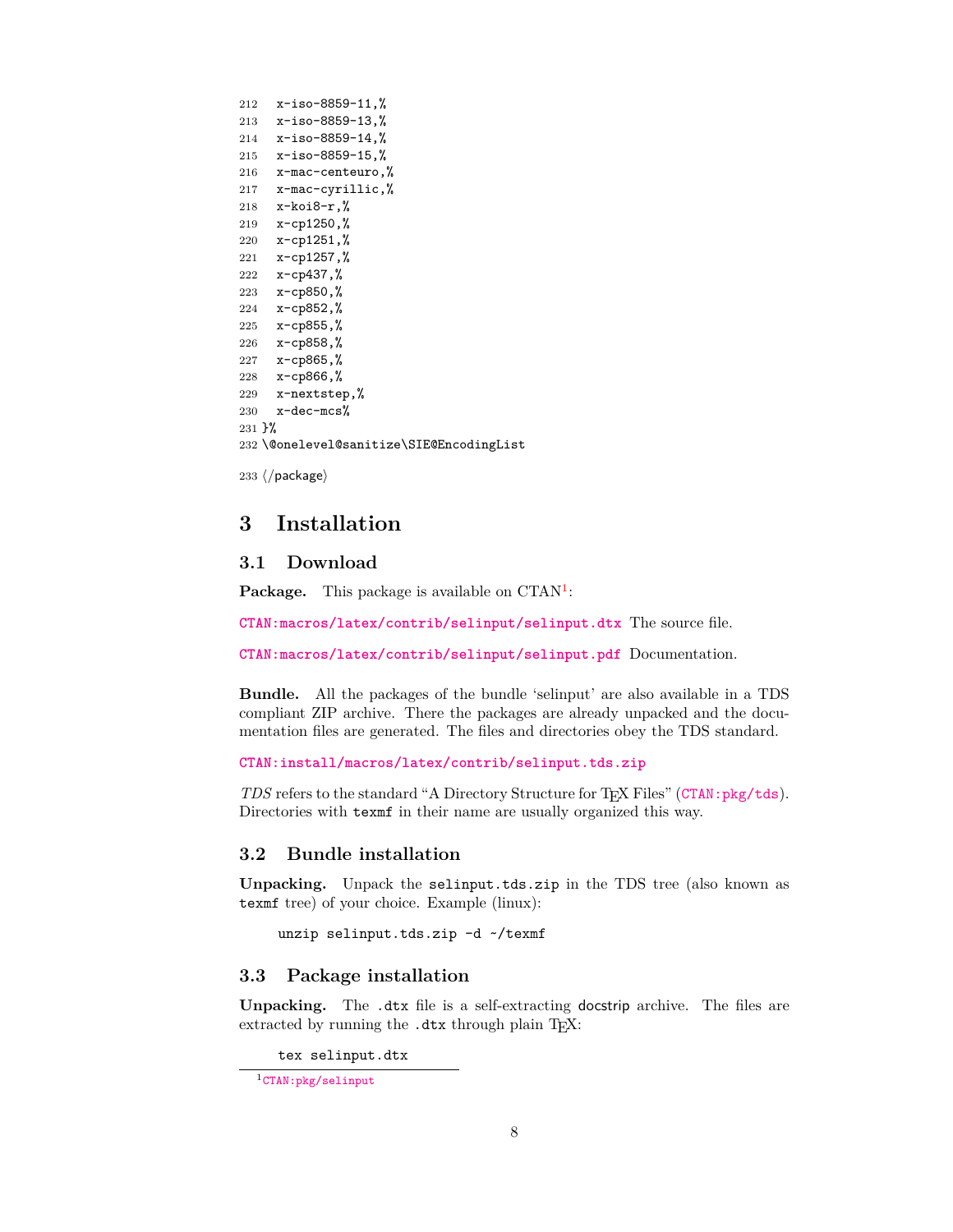**TDS.** Now the different files must be moved into the different directories in your installation TDS tree (also known as texmf tree):

 $\text{selinput}.\text{sty} \rightarrow \text{tex/latex}/\text{selinput} / \text{selinput}.$  $\texttt{selinput.pdf}\rightarrow \texttt{doc/latex}/\texttt{selinput}/\texttt{selinput.pdf}$  $\text{selinput.dat} \rightarrow \text{source/lates/selinput/selinput.dat}$ 

If you have a docstrip.cfg that configures and enables docstrip's TDS installing feature, then some files can already be in the right place, see the documentation of docstrip.

#### <span id="page-8-0"></span>**3.4 Refresh file name databases**

If your T<sub>E</sub>X distribution (T<sub>E</sub>X Live, mikT<sub>E</sub>X,  $\dots$ ) relies on file name databases, you must refresh these. For example, TEX Live users run texhash or mktexlsr.

#### <span id="page-8-1"></span>**3.5 Some details for the interested**

**Unpacking with LA<sub>I</sub>EX**. The .dtx chooses its action depending on the format:

**plain TEX:** Run docstrip and extract the files.

**LATEX:** Generate the documentation.

If you insist on using  $L^2T_FX$  for docstrip (really, docstrip does not need  $L^2T_FX$ ), then inform the autodetect routine about your intention:

```
latex \let\install=y\input{selinput.dtx}
```
Do not forget to quote the argument according to the demands of your shell.

Generating the documentation. You can use both the .dtx or the .drv to generate the documentation. The process can be configured by the configuration file ltxdoc.cfg. For instance, put this line into this file, if you want to have A4 as paper format:

\PassOptionsToClass{a4paper}{article}

An example follows how to generate the documentation with pdfL<sup>AT</sup>FX:

```
pdflatex selinput.dtx
makeindex -s gind.ist selinput.idx
pdflatex selinput.dtx
makeindex -s gind.ist selinput.idx
pdflatex selinput.dtx
```
### <span id="page-8-2"></span>**4 References**

- <span id="page-8-3"></span>[1] Heiko Oberdiek: *The* inputenx *package*; 2007-04-11 v1.1; [CTAN:pkg/inputenx](http://ctan.org/pkg/inputenx).
- <span id="page-8-4"></span>[2] Adobe: *Adobe Glyph List*; 2002-09-20 v2.0; [https://github.com/](https://github.com/adobe-type-tools/agl-aglfn/blob/master/glyphlist.txt) [adobe-type-tools/agl-aglfn/blob/master/glyphlist.txt](https://github.com/adobe-type-tools/agl-aglfn/blob/master/glyphlist.txt).
- <span id="page-8-5"></span>[3] Adobe: *Adobe Glyph List For New Fonts*; 2005-11-18 v1.5; [https://github.](https://github.com/adobe-type-tools/agl-aglfn/blob/master/aglfn.txt) [com/adobe-type-tools/agl-aglfn/blob/master/aglfn.txt](https://github.com/adobe-type-tools/agl-aglfn/blob/master/aglfn.txt).
- <span id="page-8-6"></span>[4] Heiko Oberdiek: *The* stringenc *package*; 2007-06-16 v1.1; [CTAN:pkg/](http://ctan.org/pkg/stringenc) [stringenc](http://ctan.org/pkg/stringenc).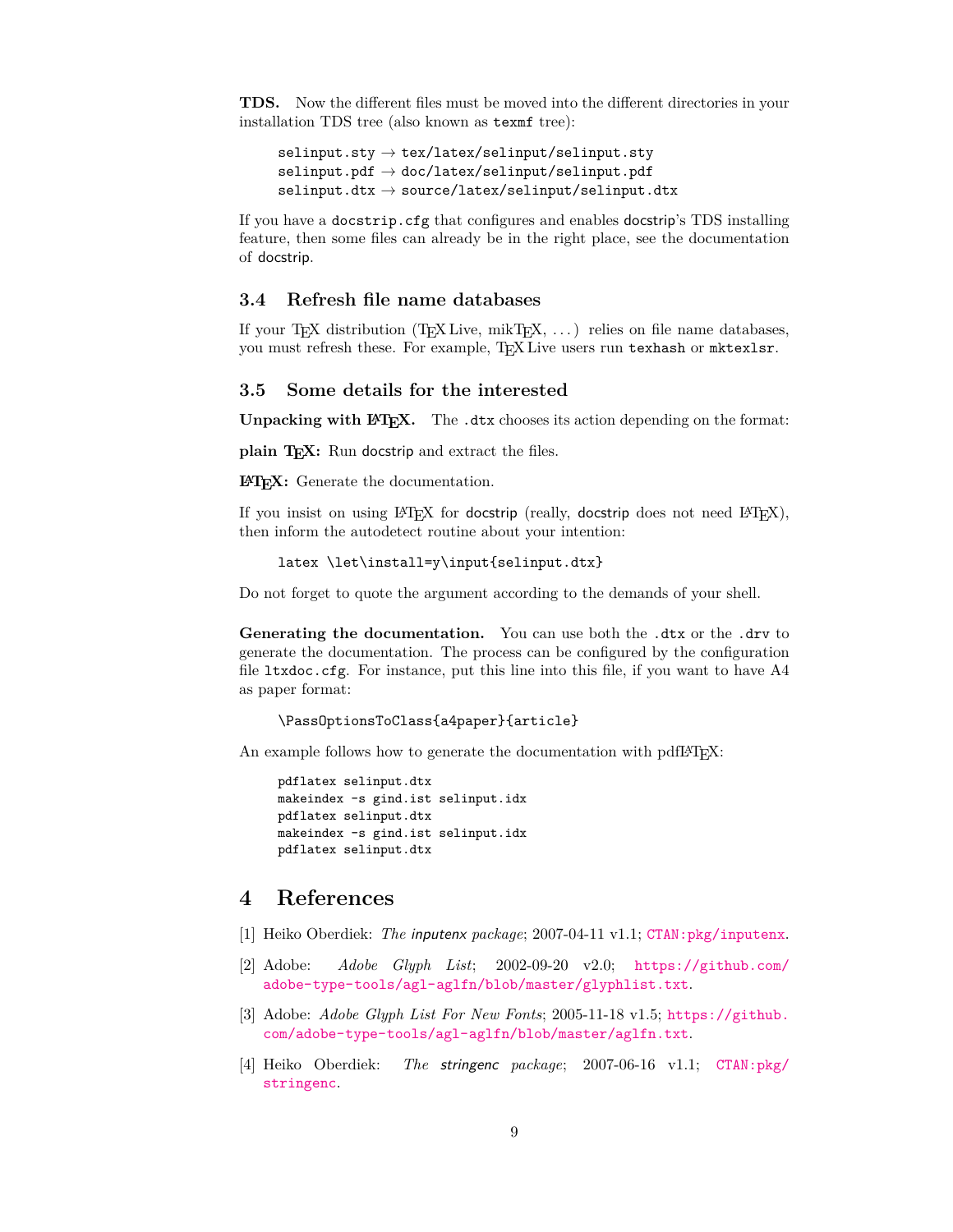### <span id="page-9-0"></span>**5 History**

### <span id="page-9-1"></span>**[2007/06/16 v1.0]**

• First version.

### <span id="page-9-2"></span>**[2007/06/20 v1.1]**

• Requested date for package stringenc fixed.

### <span id="page-9-3"></span>**[2007/09/09 v1.2]**

• Line end fixed.

#### <span id="page-9-4"></span>**[2016/05/16 v1.3]**

• Documentation updates.

#### <span id="page-9-5"></span>**[2016/05/17 v1.4]**

• Documentation updates: Avoid T1 encoding with Unicode TEX.

### <span id="page-9-6"></span>**[2019/12/09 v1.5]**

• Documentation updates.

#### <span id="page-9-7"></span>**[2019-12-10 v1.6]**

• Updated

### <span id="page-9-8"></span>**6 Index**

Numbers written in italic refer to the page where the corresponding entry is described; numbers underlined refer to the code line of the definition; plain numbers refer to the code lines where the entry is used.

| <b>Symbols</b>                                                                                                                                            | $\mathbf{A}$                                                                                                                                                  |
|-----------------------------------------------------------------------------------------------------------------------------------------------------------|---------------------------------------------------------------------------------------------------------------------------------------------------------------|
| \(_<br>80                                                                                                                                                 | $\{\texttt{AtBeginDocument} \dots \dots \dots \ 152, 160\}$                                                                                                   |
| 81<br>$\vee$<br>83<br>\-<br>79<br>\/<br>82<br>\@ehc  21, 101, 108, 140<br>$\text{Qempty}$ 10, 15, 16, 24, 26, 35,<br>48, 55, 104, 130, 167, 168, 185, 189 | \catcode  73, 74, 75, 76<br>\csname  61, 94, 121, 153<br>Ð<br>$\{\text{define@key } \dots \dots \dots \dots \ 174\}$                                          |
| $\setminus$ @ifpackageloaded  144, 190                                                                                                                    |                                                                                                                                                               |
| $\setminus$ @ifundefined  110                                                                                                                             | E                                                                                                                                                             |
| \@makeother  77, 78, 79, 80, 81, 82, 83<br>$\{\texttt{Onelevel}$ 97,<br>103, 128, 136, 164, 166, 176, 232                                                 | $\texttt{\texttt{EdefUnescapeHex}} \dots \dots \dots \dots \ 23$<br>$\end{math}$ cand $\ldots \ldots \ldots \quad 61, 94, 121, 153$<br>$\end{line}$ char $72$ |
| -77<br>$\vee$<br>18<br>$\mathcal{L}$<br>78                                                                                                                | G                                                                                                                                                             |